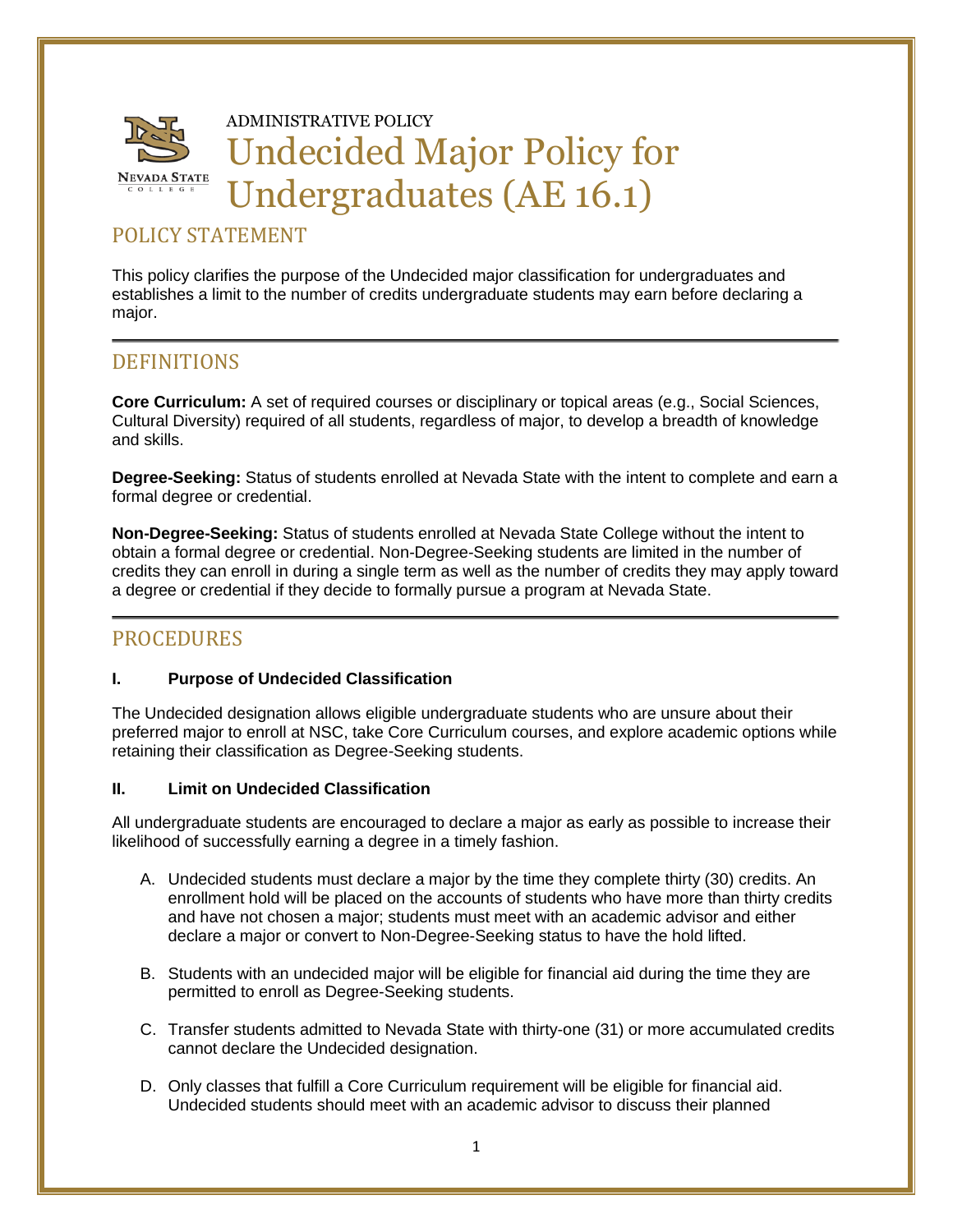coursework, how the classes may apply to specific major requirements, and the financial aid implications.

- E. Students in the Undecided designation cannot declare an academic minor.
- F. Students who are potentially interested in a major in the natural or physical sciences, health sciences (including nursing), business, education, speech pathology, or mathematics should be aware that these programs have rigid course sequences, including specific requirements for some Core Curriculum coursework, that require several terms to complete. Failure to begin the required course series early in a student's degree may lead to substantial delays in degree progress and graduation.

## FORMS/INSTRUCTIONS

[Change or Add a Major, Program, or Degree Form](https://nshe.onbaseonline.com/formsappnet/UnityForm.aspx?d1=AYEdbW8DF4WrgkLvNBPIT9dHoIlrLz3uRY1YSwbsiVeU5HfOKbjWu8nW3rcw24EOjXLORFC8Lxq1vEPOiHhE8xmmoU69e4nBOXUaEB2IW3OzPVlCo4Lv%2fxLGnIpRMP2yCe9CDaBVJU33ehfVAp5w433h%2fUlGOpeDYQPCMssQxfPXEENr0Nt0xnfnQ5UBGy%2fuqhEAcpPcrTRtE3dYDF4f8LE%3d)

### **CONTACTS**

Adelfa Sullivan Office of the Registrar [registrar@nsc.edu](mailto:registrar@nsc.edu) 702-992-2110

Academic Advising Center [aac@nsc.edu](mailto:aac@nsc.edu) 702-992-2160

### RELATED INFORMATION

• [Satisfactory Academic Progress Policy](https://nsc.edu/wp-content/uploads/2020/12/1.3-Satisfactory-Academic-Progress.pdf) (Financial Aid Office)

### **HISTORY**

• Updated May 2022 to clarify policy applies to undergraduates.